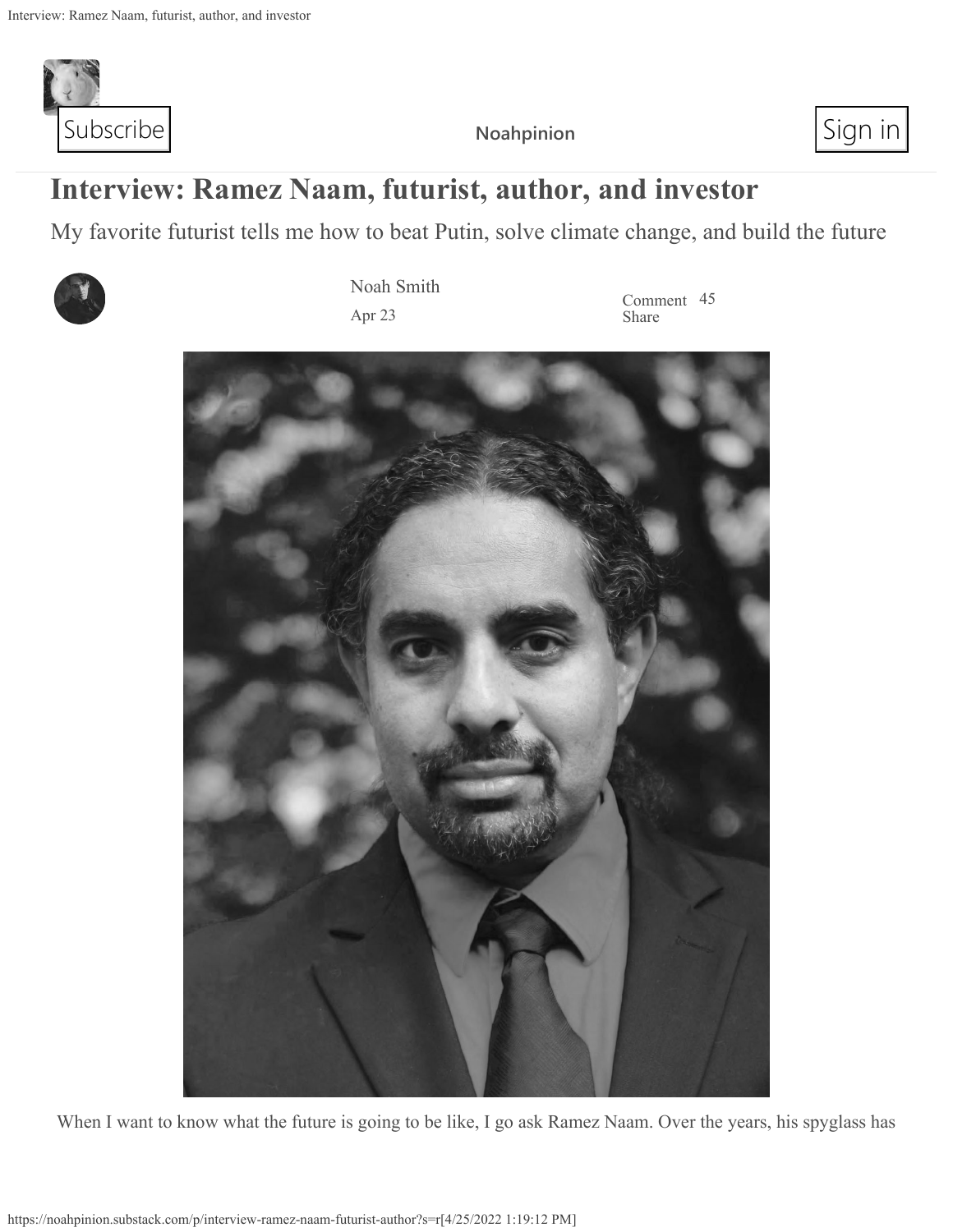seemed to peer just a little farther into the future than other people's.

My favorite example: In 2011 he wrote a guest post for Scientific American entitled "Smaller, cheaper, faster: Does Moore's law apply to solar cells?" that alerted the world to the startling, consistent, and seemingly unstoppable cost declines for solar energy. This came at a time when almost everyone in public discourse still thought of solar as an unworkably expensive pipe dream. But Ramez (or "Mez", to his friends) was right. Over the next decade, his prediction became conventional wisdom, not just for solar but for batteries as well. The resulting explosion in solar installation and electric vehicles has utterly changed scientists' outlook for climate change — catastrophe may still strike, but the most apocalyptic scenarios now look distinctly unlikely. This isn't Mez' doing, of course, but he saw it before others did.

Why is Mez so good at predicting the future of technology? Part of it is his personal experience — as a Microsoft engineer, he led the teams working on a number of core software products. But he's a dreamer as well as a doer — his science fiction series, the Nexus trilogy, deserves to be among the classics of the cyberpunk genre. He has also written two nonfiction futurist books, *More Than Human: Embracing the Promise of Biological Enhancement* and *The Infinite Resource: The Power of Ideas on a Finite Planet*. Readers of my blog will notice that biological enhancement and sustainable/renewable technology are two of the things I'm most excited about. Well, it's because I read Ramez Naam.

In this email interview, Mez and I discuss a lot of things related to the future of technology — how to get off oil and gas and weaken Vladimir Putin's regime, how to decarbonize the U.S. rapidly, what technologies to be optimistic about, and how to get involved building the techno-optimist future. As always, I learned a lot.

*N.S.: Lots of people, including yourself, have talked about the need to get off oil and gas quickly in order to starve Russia of income, as part of the Ukraine war assistance effort and the new cold war with Russia. How exactly do we do that? What are the important steps?*

R.N.: Noah, great to be here. My view is that Putin's invasion of Ukraine is going to substantially accelerate the clean energy transition. I say this as someone who invests in clean energy and climate tech startups, and keenly watches the pace of innovation in these technologies.

In particular, the war in Europe is going to accelerate the development, deployment, and price decline of the technologies needed to replace natural gas. Natural gas is the cleanest of the three major fossil fuels. Burning it causes half the carbon emissions of burning coal, and two thirds of the carbon emissions of burning oil. (Though leaks are a problem, since un-burnt methane released into the atmosphere is an incredibly potent greenhouse gas.)

Natural gas – really methane – is interesting to me in this situation for a few reasons.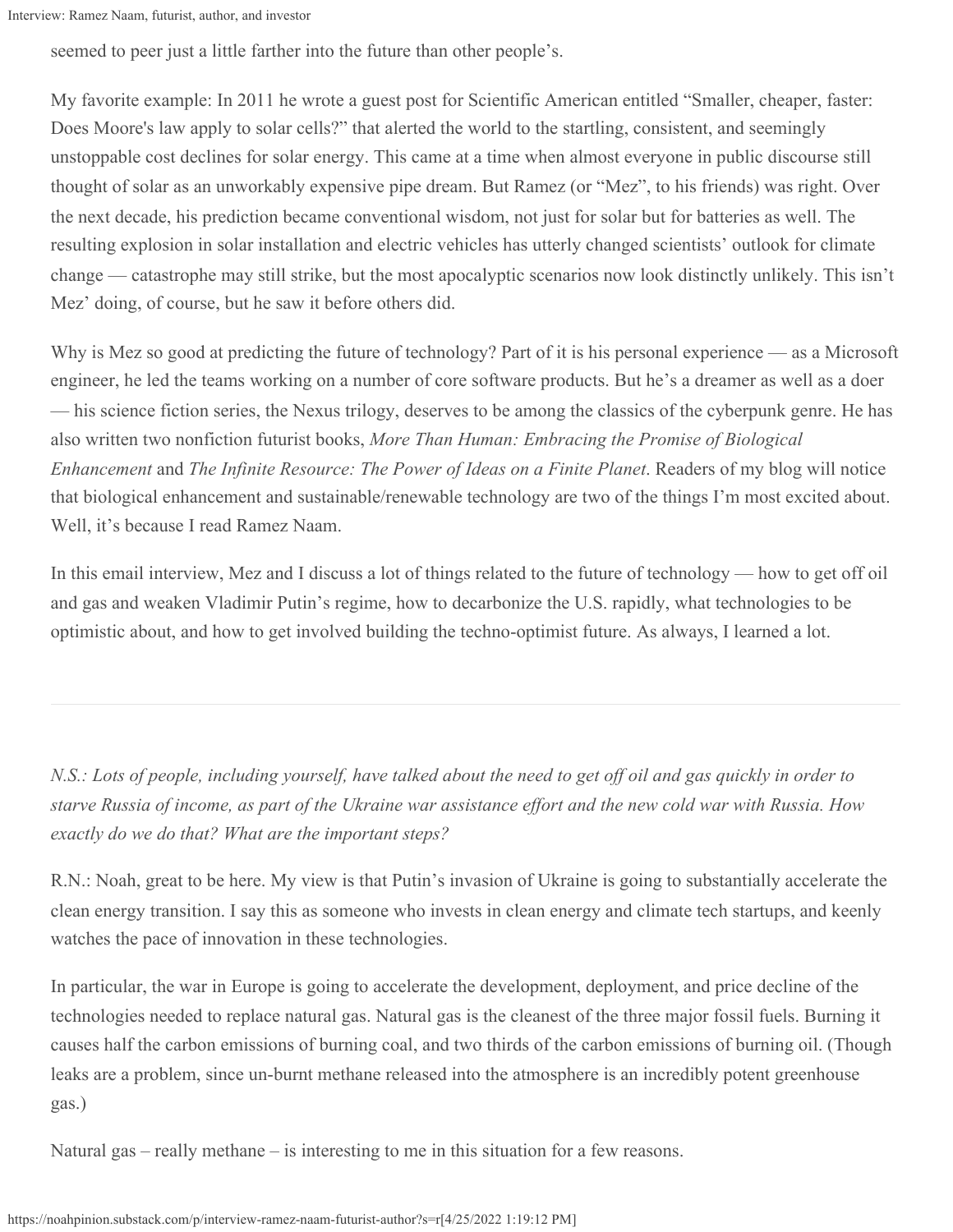First, while natural gas is a relatively small portion of Putin's *revenue* from selling fossil fuels, it's an enormous amount of his *leverage* over Europe. If you look at this chart of Russia's exports, from Nikos Tsafos, you see that oil and gas together are roughly half of all of Russia's exports. But within that oil and gas segment (the stacked blue bars on the left) oil is much bigger.



**Russia Goods Exports versus Imports** 

Source: Bank of Russia, Balance of Payments of the Russian Federation (Analytical Presentation). Data for 2021 are estimates.

So oil is where Putin makes his money. Russia makes about three times as much money from sales of oi and oil products as it does from the sale of natural gas. Why is natural gas interesting?

Because natural gas (methane) keeps the lights on. And because it's a regionally traded commodity. You see, oil is a *global* commodity. Oil is moved extensively in tanker ships around the world. Europe could stop buying Russian oil and buy oil (or refined oil products, like gasoline or diesel) from somebody else. There's differences, but in general it's a pretty fungible market.

Natural gas is different. The world has relatively little shipping capacity. To move gas over oceans you have to chill it to -160 degrees C, and turn it into a liquid. That's doable. But it's relatively expensive. And so most gas is moved by pipeline. That means that if the gas link between Europe and Russia were shut down for any reason – political, economic, or physical – that you have a much harder time replacing that supply.

Now, this natural gas doesn't really make all that much money for Putin. I mean, it's on the order of \$80B / year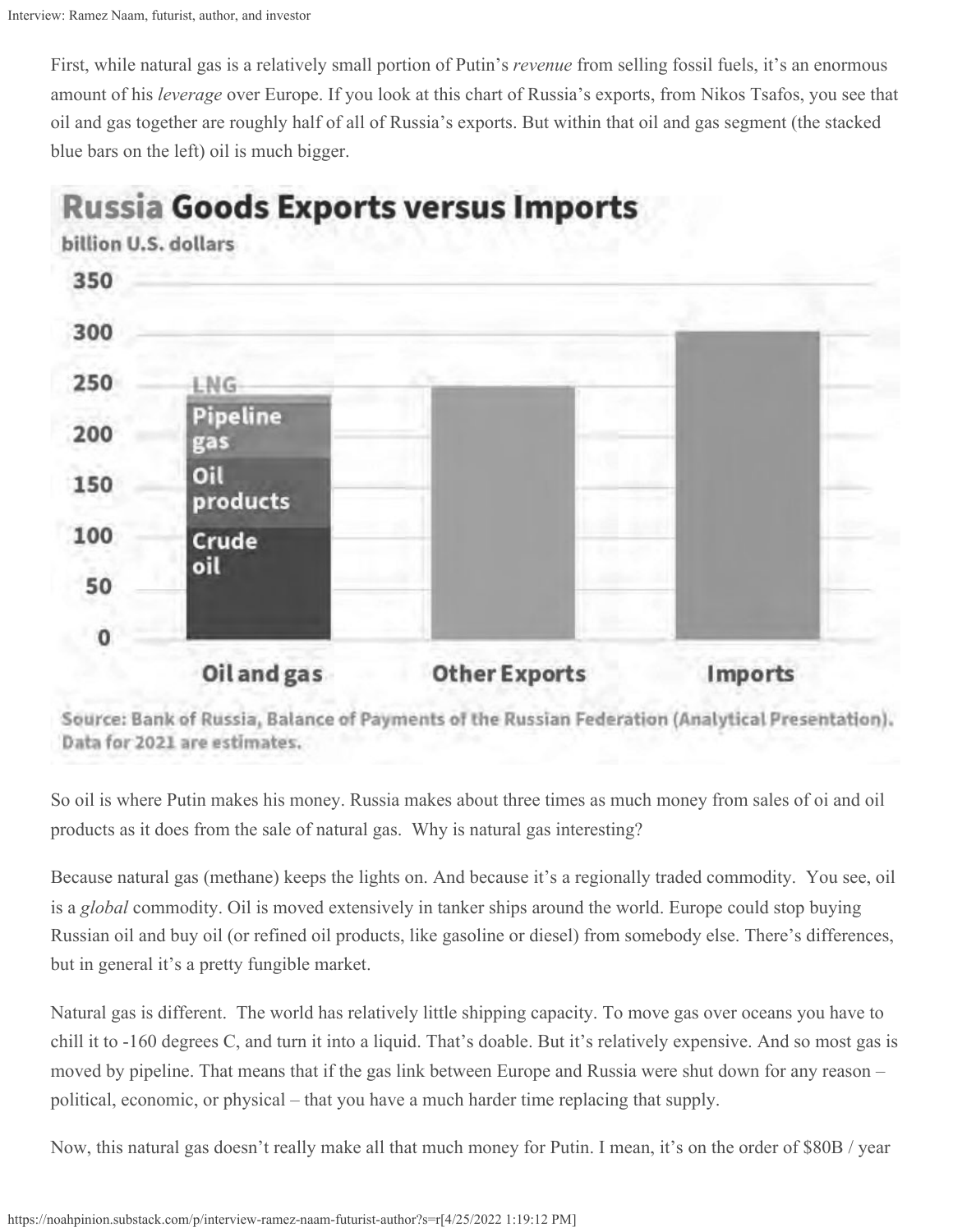(before this crisis), which is a third of the amount Putin makes from oil. Yet gas is actually more important in terms of his leverage over Europe. That's because of the problems shipping gas around that I mention above, and also because gas is used to keep the lights on and houses warm.

If you look at where Europe uses methane gas, one third of it goes to buildings. That means building heat. Literally keeping your home or office warm. Another third is "heat and power" – that's electricity. That's keeping the lights on. Another third is "industry". And that's a mix of using natural gas to make ammonia, a key ingredient in fertilizer, which massively affects crop yields and thus food prices, and other industrial uses such as refineries, making plastics, and so on. You can see this breakdown in this chart from Eurostat:



The combination of natural gas's greater difficulty of transportation vs oil, along with its mission critical role in keeping buildings warm, the lights on, and making fertilizer to apply to fields, means that, even though it earns Putin less money than oil, it's incredible leverage that he has over Europe.

Gas is where he has Europe over a barrel. Or where he thinks he does. And reducing or eliminating the need for Russian natural gas is going to be and incredible driver of innovation.

*N.S.: OK, so how can Europe get off of Russian gas? What are the policy steps for doing this as quickly as possible, with as little harm to the economy as possible?*

R.N.: There will be short term steps, and long term steps. The EU published a plan in March on how to get Europe off of Russian fossil gas, and it clearly distinguishes between the two. In the short term, it's going to require something that environmentalists and climate activists don't want to hear. Europe is going to need to bring in natural gas from elsewhere. Some of it can come via pipeline, but most of it will come as LNG – liquified natural gas moved by ship. While the short term plan has many other aspects – more solar and wind;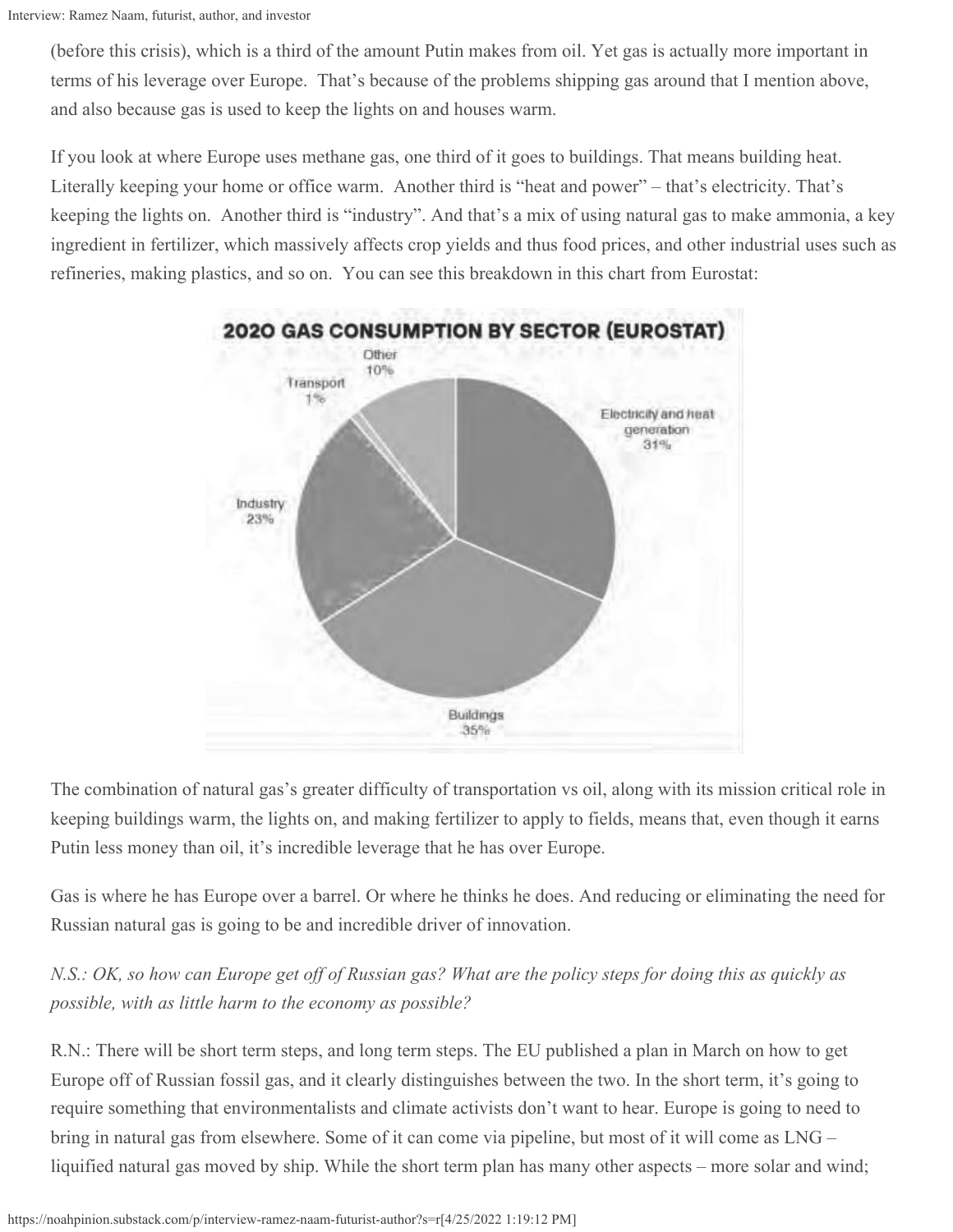keeping existing nuclear reactors running longer, turning down thermostats and otherwise being more energy efficient – the biggest single chunk, and the majority of the replacement of Russian natural gas, comes purely by importing natural gas from somewhere else. That will mean Qatar. And it will mean natural gas exports from the US as LNG. This doesn't make me happy. But, speaking as a vocal long-time clean energy advocate, there is no other realistic way to eliminate Europe's dependence on Russia's natural gas this year. And I believe strongly that we must do so, to eliminate his leverage over Europe, and thus to embolden Europe to take the actions necessary to save Ukrainian lives, stop this war of aggression, and arm Ukraine sufficiently to fully and completely defeat Putin's army.



What's most exciting about the chart above, though, is the long term, running out to 2030. That long-term chart is on a different vertical axis than the short term, 2022 chart. It goes more than twice as high. And what it shows is that accelerated build-out of solar and wind, alone, can more than make up for all imported Russian natural gas. And on top of that, it plans for increase deployment of electric heat pumps – which heat buildings though almost-magically-efficient use of electricity, rather than burning natural gas – along with increased energy efficiency, and deployment of new technologies like green hydrogen, made by using solar and wind electricity to electrolyze water.

What's really exciting about this is that, as I've written about for years, deploying *more* clean energy makes future clean energy *cheaper*. Clean energy is a technology, not a raw material. Its long term price isn't so much dictated by the law of supply and demand as it is driven by the virtuous cycle of increased demand leading to reduction of cost via Wright's Law / the learning curve, and those lower prices leading to increased demand. And that's a global phenomenon. Deploying more clean energy technology in Europe makes clean energy cheaper in the US, in China, in India, in Africa, and everywhere. I've written about this extensively in the past. In How to Decarbonize America, and the World, I argued that the most effective climate policy of all time was Germany's early subsidies of solar power, when that was a tiny, ludicrously expensive industry, because that scaling of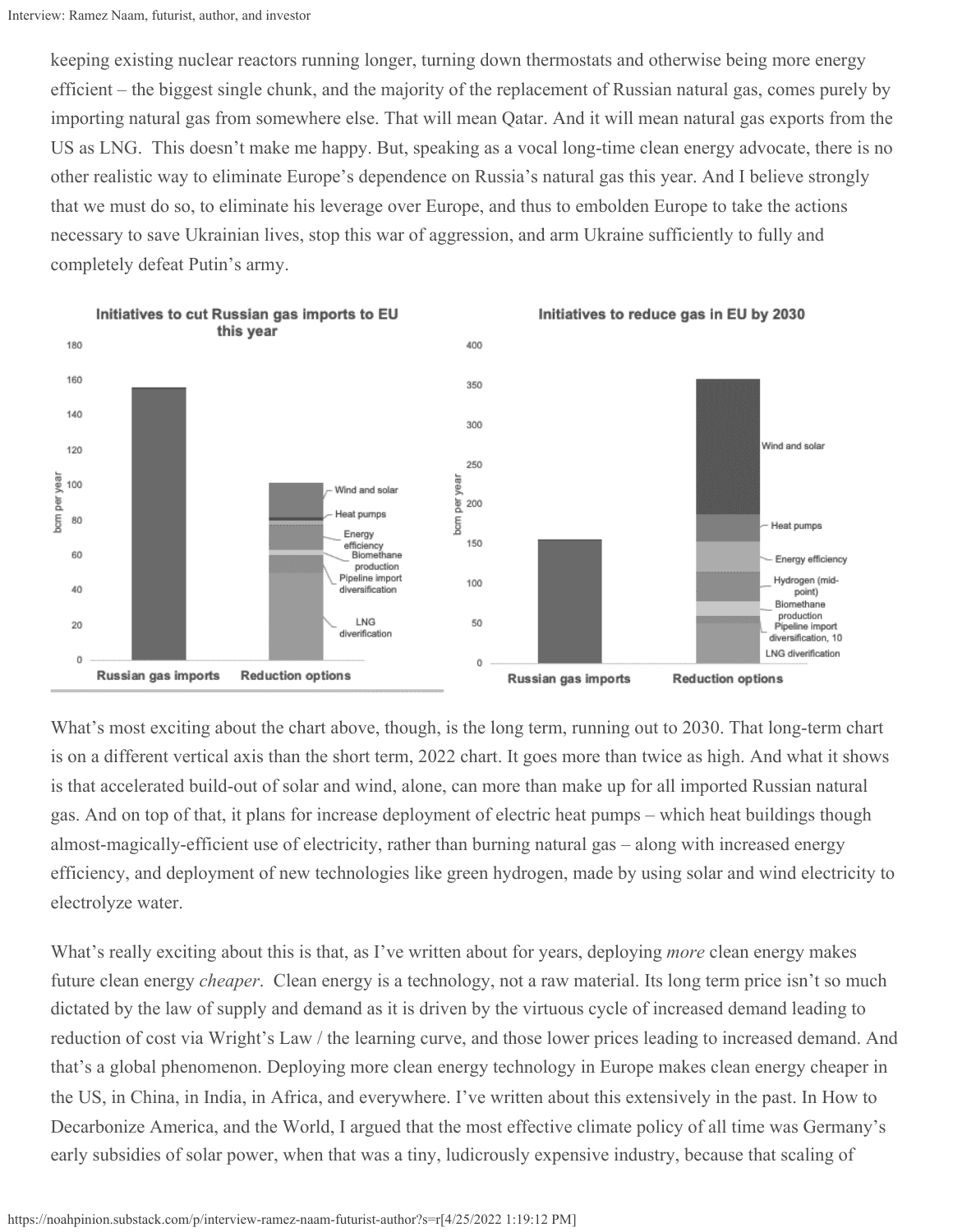industry made solar cheaper for everyone on the planet. In Solar's Future is Insanely Cheap I documented how every major data set of solar cost shows that increased scaling leads to exponential price decline, in a way that can be measured and forecasted using Wright's Law / learning rates.

Okay. Why does that matter now? Because natural gas was going to be the last fossil fuel we got rid of. Coal would go first. Then oil. Then finally gas. But because Europe has to reduce its dependence on Russian gas, it's going to scale the technologies to do so, making them cheaper for everyone, and accelerating the pace at which the whole world can get off of Russian gas.

Specifically, hidden inside those bar charts of the 2030 plan are some details that Europe has to figure out, that aren't made clear:

- 1. **Energy storage, especially long-duration energy storage**. Natural gas is useful in a wind and solar dominated grid because it's flexible. It can ramp up and down quickly, unlike coal, and economically, unlike nuclear. To do with less natural gas, Europe is going to have to deploy a lot more energy storage, to handle those times when the sun isn't shining and the wind isn't blowing. Including more super-longduration storage, that can store multiple days of energy, for the long periods in winter when you don't have sun and you may have a wind lull for days at a time. Those technologies are nascent. Scaling them is going to have a massive impact on driving down their cost, with global ripple effects.
- 2. **Electricity transmission and the grid.** The very cheapest way to get more renewables onto the grid is to build a bigger, smarter grid. That's been held up as much by politics and NIMBY as anything else. Well, Europe now has a reason to push past those obstacles.
- 3. **Electrifying building heat**. As we've already covered, this is still a young area, with lots of room for improvement. I expect a rush across northern Europe, especially Germany, to switch to electric heat pumps, and a fair bit of innovation alongside that.
- 4. **Offshore wind and floating offshore wind.** Europe's natural gas demand spikes in winter. As we electrify building heat, even more of the *electricity* peak of Europe will be in winter. Solar is a summerpeaking resource. To provide winter power, Europe is going to look at long duration storage, yes, and possibly nuclear fission and geothermal. But the bulk of the winter heavy lifting will be done by wind power. And given Europe's population density, that's going to mean a lot more offshore wind, and also a lot of *floating* offshore wind, an even younger technology with huge upside potential. Floating offshore wind alone could power the world several times over. It can also be placed further from shore, where it can't be seen, reducing NIMBY objections. Today it's expensive, but there's no reason it has to stay that way. Floating offshore wind is already blowing past most projections. I've long been bullish on this tech. I expected it to be much more important, cost effective, and pervasive than industry expected already. The war will just push it forward faster.
- 5. **Green hydrogen.** A third of natural gas usage is for "industrial" uses such as making fertilizer and chemicals, or high temperature heat. That "hydrogen" chunk in the plan is the deployment of electrolyzers that use solar and wind electricity to electrolyze water into oxygen and "green" hydrogen,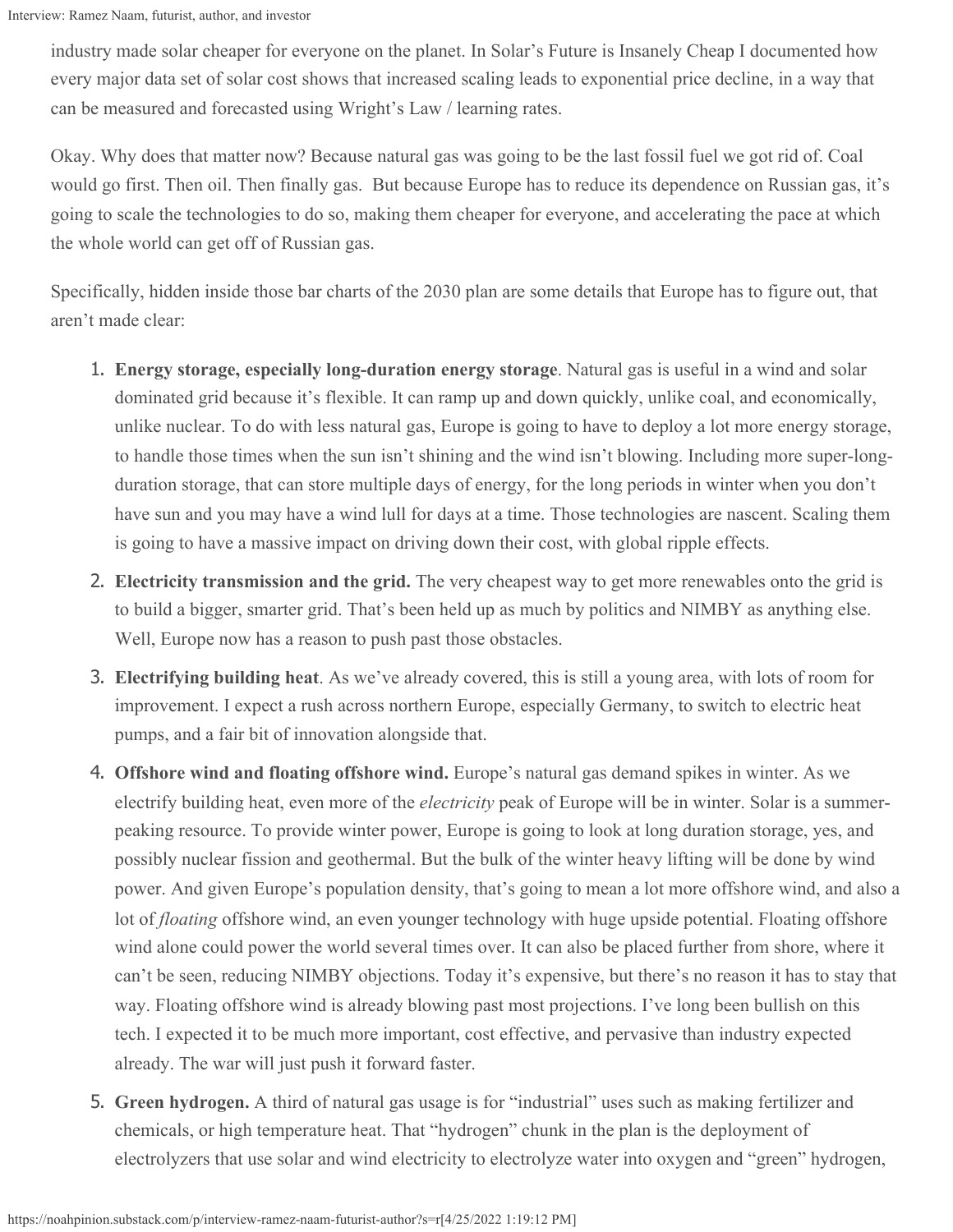which you can then use to replace natural gas in these applications. That's another young technology that was already surging. It will surge faster now.

6. **Nuclear fusion, geothermal anywhere, and other next generation "clean firm" resources.** Finally, there will be more enthusiasm than ever to develop and deploy next generation "clean, firm" resources (as Princeton professor Jesse Jenkins likes to say) that can produce power any time of day, any day of the year, 24/7/365. One of those is "geothermal anywhere", a broad set of technologies that could enable geothermal power across much more of the planet. Another if nuclear fusion. Fusion isn't going to be commercialized by 2030. But I already see a surge in interest. The White House held a Fusion Summit, which my colleague Dr. Carly Anderson attended, in late March. (She moderated the session on fusion in the private sector. Carly is a badass.) On top of that, the CEO of a fusion startup in Europe told me that a prominent European politician called him two weeks ago, asking what help he needs. Every sector and technology involved in reducing dependent on Russian gas is going to be turbocharged, with ripple effects around the globe.

And that's just natural gas. This is also likely to accelerate the transition away from oil.

*N.S.: Of course we should be doing the same thing in the U.S., right? How good was the Build Back Better bill, and how much does that bill's death set back U.S. and global decarbonization efforts? Is this a minor setback or a catastrophe?*

R.N.: We absolutely should be passing more policy in the US. The energy provisions of the Build Back Better bill are fantastic. They're not a panacea, but they would amount to the most substantial federal legislation advancing clean energy of all time. The provisions advance clean electricity, electric vehicles, expansion of the power grid, new technologies like green hydrogen, and even carbon capture and direct air capture. Multiple analysis found that BBB would have gone a long way towards the US hitting its Paris commitments and more. And it would most likely lead to lower energy prices for American consumers, as solar and wind are just plain cheaper than coal and gas, and electric vehicles are increasingly becoming cheaper than gas-guzzlers (especially when you include the cost of fuel and maintenance).

Unfortunately, Build Back Better *appears* to be dead. By which I mean that the omnibus bill is likely dead. Manchin has actually said that he would be open to an energy-only BBB bill, with some initiatives in it to increase US fossil fuel production as well. The theory is that increasing US fossil fuel production would help increase US resilience to oil price shocks. In reality, that doesn't do much, and the private sector has all the approvals it needs to drill a whole lot more for oil and gas. Renewables and EVs really do much more for energy security. Even so, I'd take such a deal with Manchin. Deploying more renewables makes them cheaper. Deploying more electric cars and trucks makes them cheaper. Scaling green hydrogen technology makes green hydrogen cheaper. The same just isn't true of fossil fuels. It's a battle of technology's always-improving economics on one side, vs a "resource" play that has supply / demand dynamics that cause prices to fluctuate, sometimes wildly, on the other side. Technology will always win. Subsidize both of them equally, and the tech side will gain more.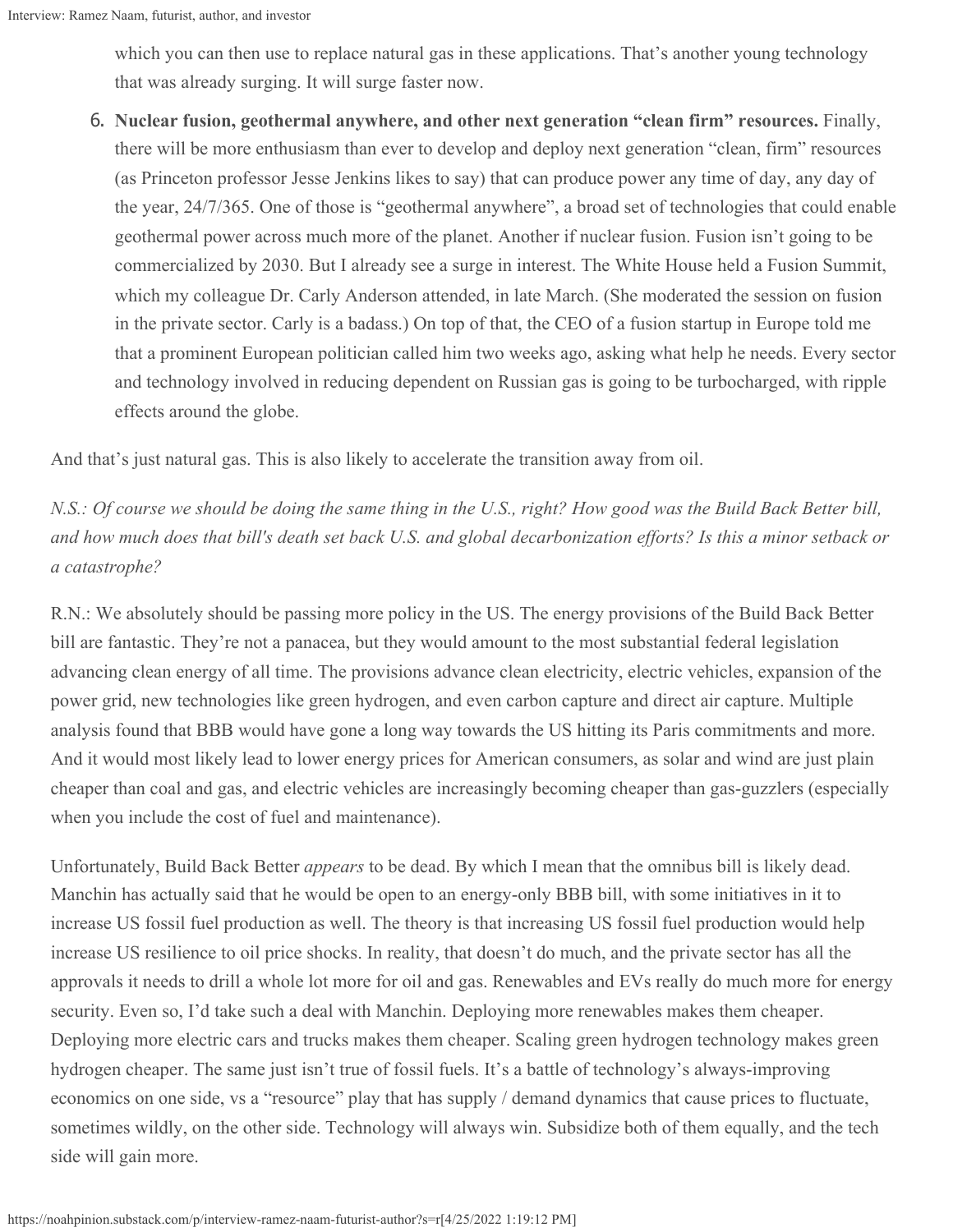Alas, Sinema has thrown cold water on such a deal.

Even so, I have hope that congress will pass \***some**\* energy tax credits this year. They often do. They might not be as big as we'd like, but there's a decent chance of them.

In the meantime, 30 US states have clean energy standards or renewable portfolio standards on the books. Purple states like North Carolina have passed pro-clean-energy laws. Blue states like California and New York (and Colorado, Main, Nevada, Oregon, Washington) have laws that require getting 100% of electricity from clean sources by 2050 or before. Those laws are getting more aggressive, with shorter timelines, every few years. States are passing laws accelerating electric vehicle deployment, or scaling electric vehicle charging infrastructure, even in "Red" areas like the US Southeast. States are actually way ahead of the federal government here.

Even in states where there aren't binding standards, renewables are booming. Know which state in the US has the most combined wind and solar power? Guess. Is it California? No. It's Texas. Why? Because Texas has an open electricity market that encourages direct price competition between different energy production resources, which advantages solar and wind, because they've been plunging in cost. Texas is also sunny, windy, has a lot of land, and makes it easy to build transmission, and to build things in general (which blue states ought to learn from).

So however you look at it, clean energy is going to win in the US. That's no longer in doubt. It's inevitable. The only question is how far, how fast.

*N.S.: What do you think are the most exciting technologies in the clean energy space right now? In my recent interview with David Roberts, he suggested that electrolysis is seeing exponentially decreasing costs, which could make hydrogen viable for long-term energy storage and industrial process heating. Do you agree with that? And are there any other green technologies we should be keeping a close eye on?*

R.N.: David Roberts is obviously a great person to talk to on this. And he's exactly right. Green hydrogen technologies are plunging in cost, specifically the electrolyzers that use electricity to split water into hydrogen and oxygen. They've got their own learning curves, that are similar to those of solar or wind (somewhere in the middle, most likely). Which means that they're going through an exponential price decline right now. And the solar and wind power that provide the electricity is also getting cheaper. So you have a period over this coming decade where 'green' hydrogen, at least in sunny/windy parts of the world, is going to go from being completely non-competitive to being actually kind of affordable. That's important for a number of sectors, including heavy industry like steel and cement, or anywhere that you need high temperature heat. You can also use that green hydrogen as an input to make so called electro-fuels, fuels from solar and wind, that are liquid fuels you can put into an engine to power ships and planes. That might be green ammonia in the case of shipping, or a drop-in ekerosene or e-jet-fuel in the case of aviation. That will take time to develop, probably more than this decade, to be honest. Maybe two or three decades, depending on policy. But it gives us a lot of hope to decarbonize some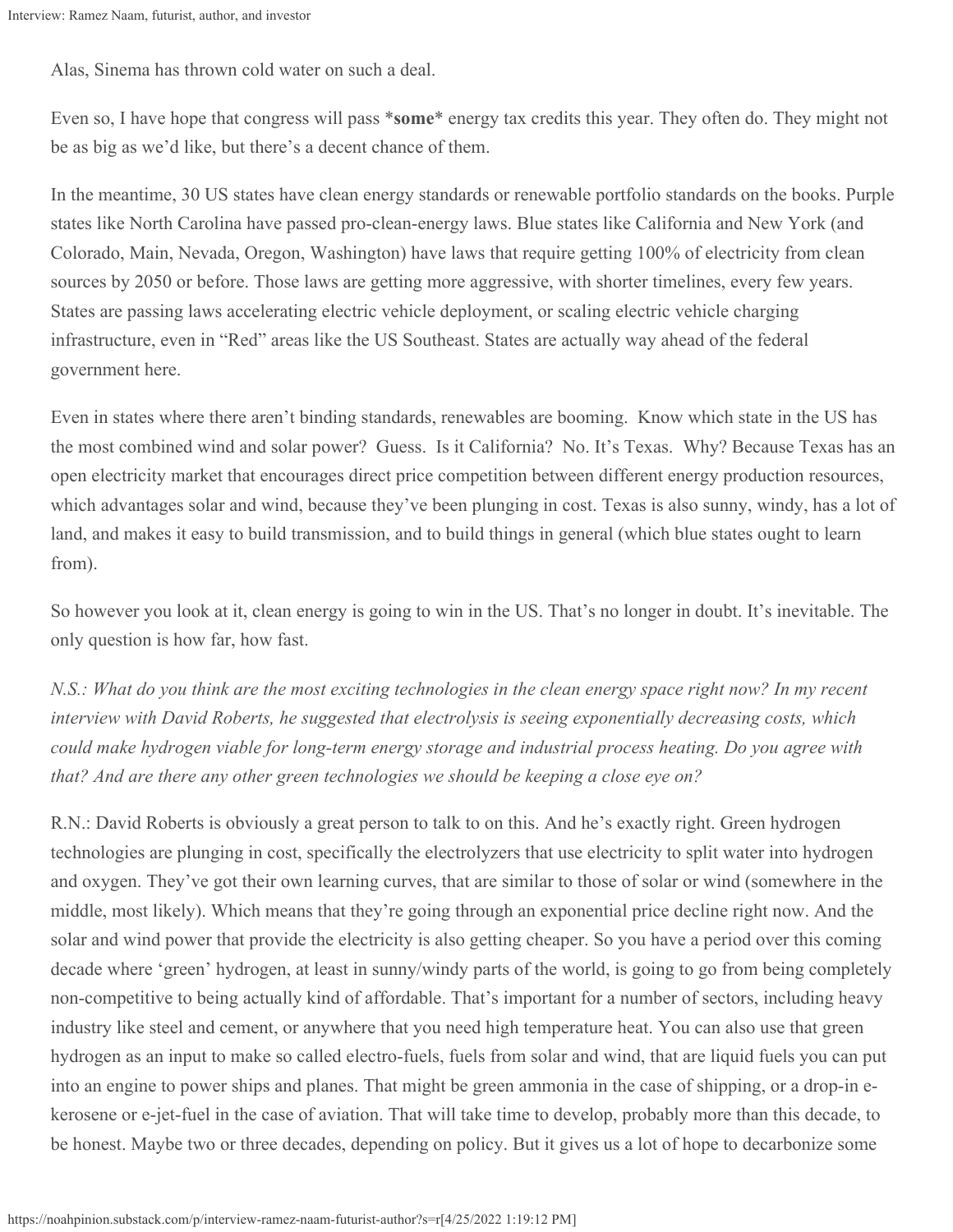tough to decarbonize sectors.

Other areas that are seeing incredible price declines are energy storage for the grid, batteries for EVs (as we've already discussed), carbon removal technologies, alternative methods of industrial production that don't even use hydrogen, and more. I invest in all of these sectors, in any technology that has the potential to improve the lives of billions of people. The bulk of my startup investments are in climate and energy. The rest are all about improving humanity and the planet in some other way. There are a lot of exponential technologies going through rapid price decline or performance improvement right now. It's an exciting time to be alive.

*N.S.: That's awesome. So what should policy be doing to accelerate progress in these technologies? Are subsidies the right move, so that we can take advantage of learning curves as fast as possible? What areas should we be putting basic research money into? How much would carbon taxes or equivalent policies help in terms of accelerating innovation? And are there any other important policies I haven't listed here, that we need to be doing?*

R.N.: The most effective policy depends on how early or developed a technology is. For the technologies that are in the most nascent stages, say, ultra-long-duration storage that can store power for weeks, or batteries that can store 10x the energy per unit weight of lithium ion, or plastics stronger than steel that could reduce the weight of everything, you want to invest in basic R&D. Basic R&D is good at all stages, really. But it has the biggest impact in sectors that are the most nascent and least solved. For technologies that are hitting commercialization but aren't yet big and aren't yet cheap, you want policies that scale those industries. Those can be direct subsidies, like the solar and wind tax credits that we have in the US (the ITC and PTC) or like Europe's Feed In Tariffs that got everything started, or they can be performance standards that dictate that a certain percentage of the grid has to be clean electricity by this date, or that a certain fraction of auto sales have to be electric by this date, or that combined fleet fuel economy has to hit a certain number, and so on. Those performance standards are probably the most important and under-rated policy there is in clean energy. Those are the policies that 30 US states have. That's how China has worked to scale electric vehicle sales (with EVs there now making up more than 10% of all new vehicle sales, in the largest auto market in the world). So if I had to pick one, that's where I'd go. But direct tax incentives are also good.

The other policy we don't talk about nearly enough, that's even more under-rated, is getting out of the way of building things. In the US, a host of regulations empower NIMBY activists, land owners, and conservatives who just don't like clean energy to block the development of solar and wind. Even worse policies make it practically impossible to build new electricity transmission in the US. And long-range, coast-to-coast power transmission is actually one of the *cheapest* ways to increase how much solar and wind we can use on the grid, to increase grid *reliability* across the country, and to lower the cost of energy. But bad regulation at the federal, state, and local level makes it hard to build. We have to fix that. The Left has to own up to this and fix it. This is a complete moral failing on the left, in my opinion. You want more clean energy? Fix NEPA. Get rid of the Jones Act so we can actually build offshore wind in the US. And Congress has to reform permitting of transmission lines to make it at least as easy to build a transmission line as it is to build an oil or gas pipeline. It's hilarious that today it's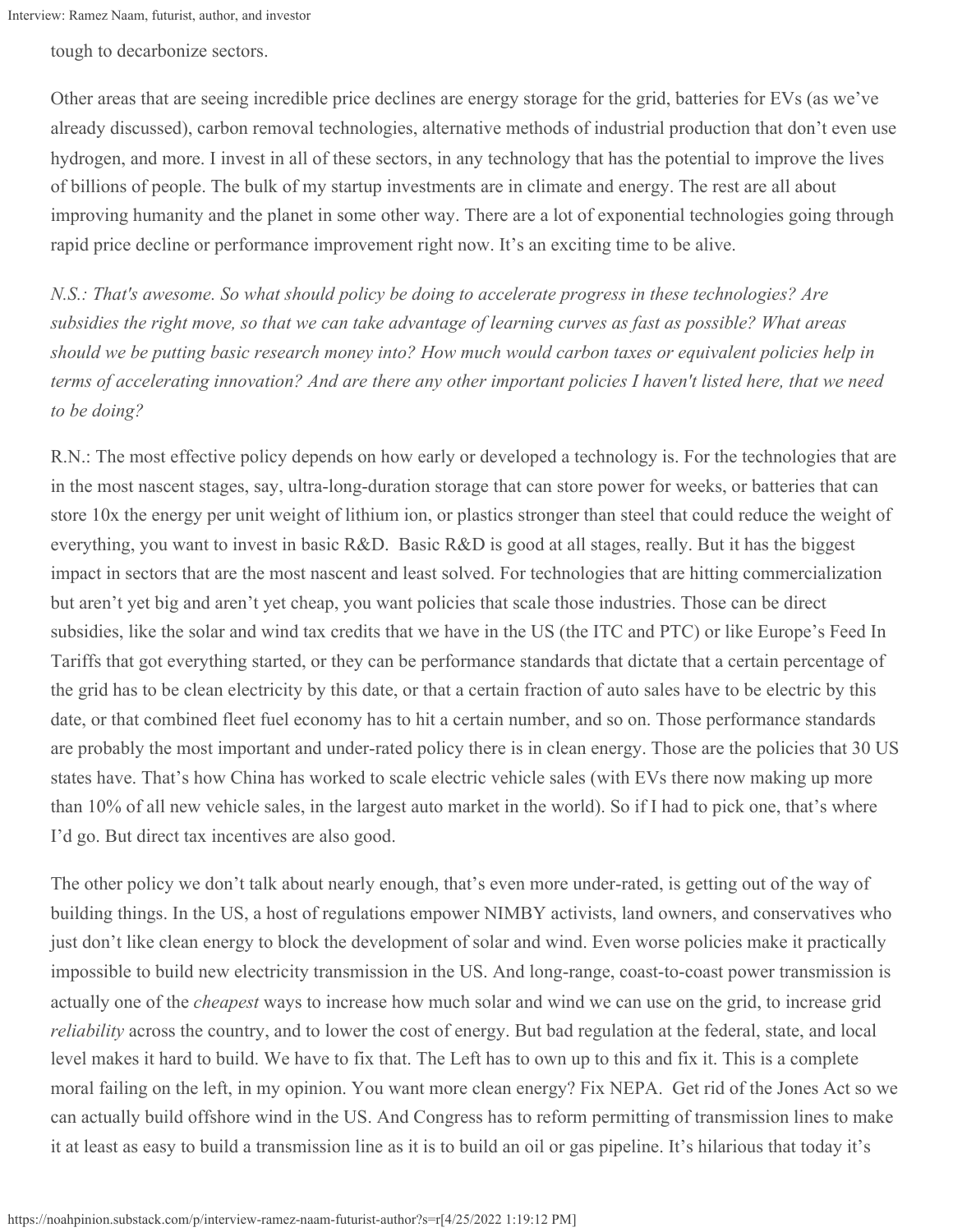much much much easier to build a dirty, polluting natural gas or oil pipeline in the US than it is to build an electricity transmission line to carry clean electricity. And fixing that requires action at the Federal level. And it also requires defeating lefty NIMBYs at the state and local level. You want progress? Get out of the way.

Finally, we need open markets for competition. Utilities are, in most states, regulated monopolies that don't *have* to choose the cheapest energy. They get rewarded for building things, whether those things work well or were the cheapest option for their customers or not. That's completely messed up. There are a lot of things broken about Texas, and a number of things broken about their electricity market (ERCOT) in particular. But one thing they get right: Energy resources compete on price. And building transmission to your new solar or wind farm is relatively doable. That's why Texas is seeing such a massive solar boom right now. In much of the rest of the country the same isn't true.

So: Fund early stage R&D, especially in the least solved areas; Use performance standards and/or targeted subsidies to scale new technologies; get rid of bogus regulatory barriers to actually building the things we need; and ensure some reasonably regulated competition between energy sources. While you're at it, make it legal to buy a vehicle direct from the manufacturer in every state. That's my high level policy prescription to address climate change.

*N.S.: Is it possible to be any more specific at this point? Do you have a short list of technologies that are in the more nascent, research-intensive stage?*

R.N.: I don't want to be *too* prescriptive on the "how" of the technologies. But in terms of the goals, yes. Here are some of the biggest unsolved climate problems:

- **Ultra-long duration storage**  economically storing weeks of electricity.
- **Cheap clean industrial heat & industrial processes** making steel, cement, plastics, and chemicals without carbon emissions, at a price similar to or cheaper than how it's done today with coal or natural gas.
- **Clean "firm" energy resources**  Next generation energy resources that can produce 24/7/365, anywhere on earth, in a compact footprint, including next generation advanced geothermal, advanced nuclear fission (thought that already gets the most funding of any energy technology), and energy fusion.
- **Decarbonizing aviation and shipping**  Super high energy density batteries, or more likely, clean "electrofuels" made from solar and wind, at the same price or cheaper than jet fuel or bunker fuel are today.
- **Decarbonizing building heat**  Can we make heating a building with clean electricity, including the installation and retrofit, as cheap as it is to burn natural gas.
- **Decarbonizing agriculture and ending deforestation** This is a big one. A quarter of the world's emissions come from agriculture forestry and land use – AFOLU in the IPCC's lingo. That comes form deforestation which is mostly caused by using land to grow livestock or biofuels. And it comes from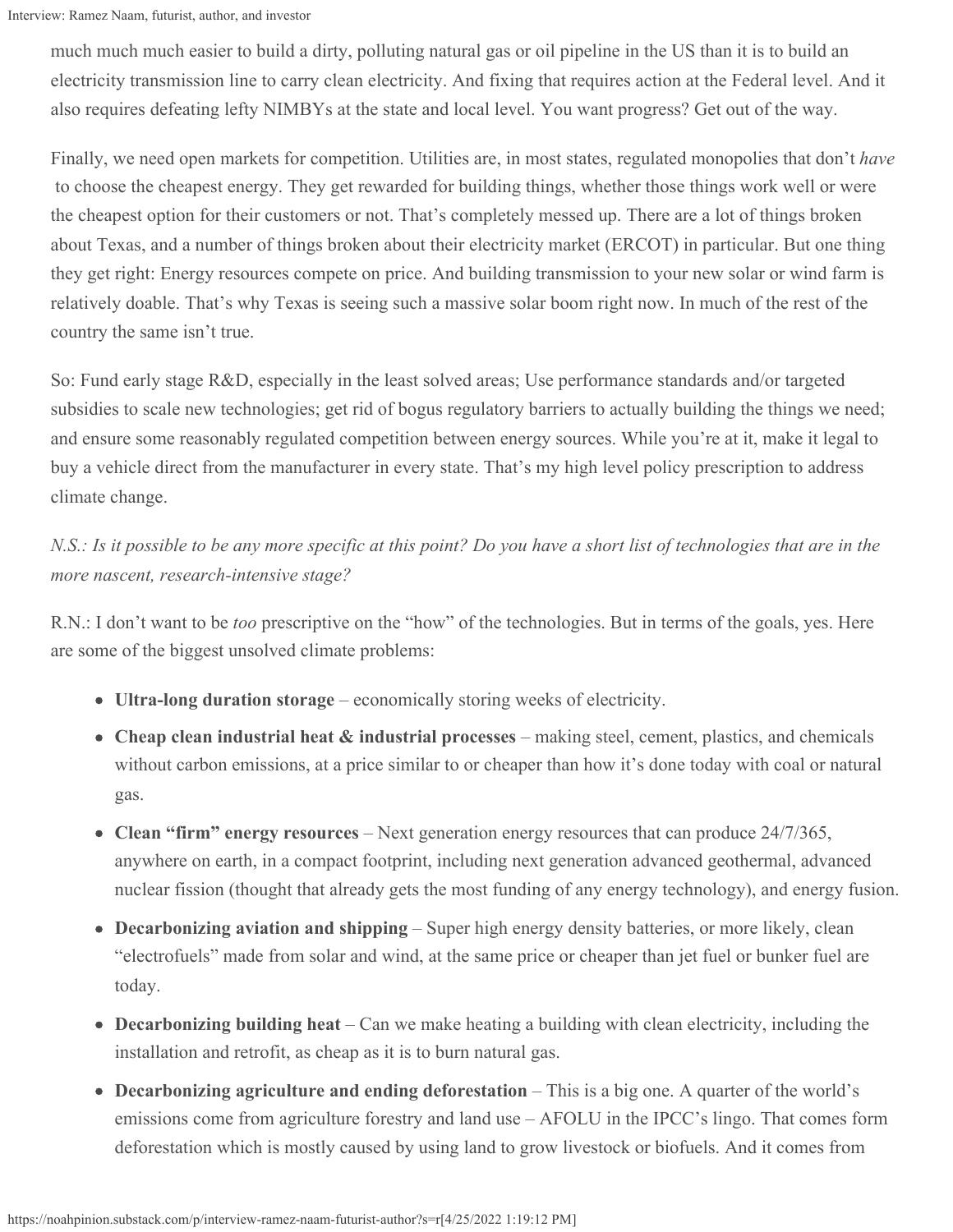fertilizer applied to the fields, which decomposes into nasty stuff like N2O and NOX that are potent greenhouse gasses. And then the animals themselves, especially cows, burp up methane. Each of those could use billions and billions each year in R&D funding.

- **Stabilizing fragile ecosystems** Even at 1.5 degrees C of warming (which we're going to exceed)  $\bullet$ you're going to see a lot more forest fires, and we could see a nearly complete loss of shallow water coral reefs. What can we do to intervene to make these ecosystems more resilient? Can we plant trees that don't burn so easily? Grasses that sequester more moisture or carbon in the soils? Can we engineer corals that can survive higher temperatures and acidity? Or can we improve coral reef microbiomes to make them more resilient? Can we create robots or other ways of replanting corals that don't require expensive, non-scalable human divers.
- **Direct climate system interventions**. **Geo-engineering.** Most controversially, I will say that our biggest single climate policy miss, by far, is that we are doing essentially zero to advance the state of science of intervening in the climate system. I'm talking about a range of things here, from cloud brightening, to stabilizing glaciers that are melting, or somehow intervening in methane release from a thawing arctic, and all the way up to solar radiation management geo-engineering. Everyone seems to hate this idea. But I have news for you. We are not going to stay below 1.5 degrees Celsius of warming. It is just not going to happen. We have missed that boat. We might stay below 2 degrees Celsius if we get our act together and deploy the technologies we have ready or have in the pipeline. We have a really great shot at staying below 2.5 or 3 degrees C. And we could even pull it in to below 2, I believe. But we've just plain missed 1.5 degrees Celsius. I want people to get that in their heads. There is no plausible scenario in which the world decarbonizes fast enough to hit that goal. Unless… Unless you reflect a tiny bit of the sun's energy back into space. You'd probably do it by spraying aerosols into the stratosphere. It looks like it would be really cheap. People are terrified of the idea. But in part they're terrified because we don't understand the side effects. Actually, we might understand them better than people think. But okay. If that's a problem, let's do some very small scale experiments. And let's fund 100x as much modeling of this as we have today. Let's get serious about understanding how geoengineering would work. Let's have it ready as an option. It's far better to have these tools available and not use them, then to find out that we're up against a wall, that some climate tipping point is going much faster than we expected, and that we don't have the tools that could help save us. So I will plant my flag here. Today, the world spends roughly single digit millions of dollars a year on geo-engineering research. Does that sound like a lot? It's not. We spent more than \$60 billion. Billion with a B. On venture capital investments into clean energy last year. In 2022 we're going to spend probably a TRILLION dollars deploying solar, wind, batteries, and electric vehicles. That's awesome. But it's not enough. Let's spend an addition, say, 1/1000th of that amount, or \$1 Billion / year, on researching solar radiation management geo-engineering and other direct climate interventions. That would increase research in the area by roughly a factor of 100, which is about right.

*N.S.: That's an awesome list. And in fact, it makes me want to segue into the next part of this interview, which is to ask about futurism in general. A number of folks, myself included, have been getting very optimistic about an*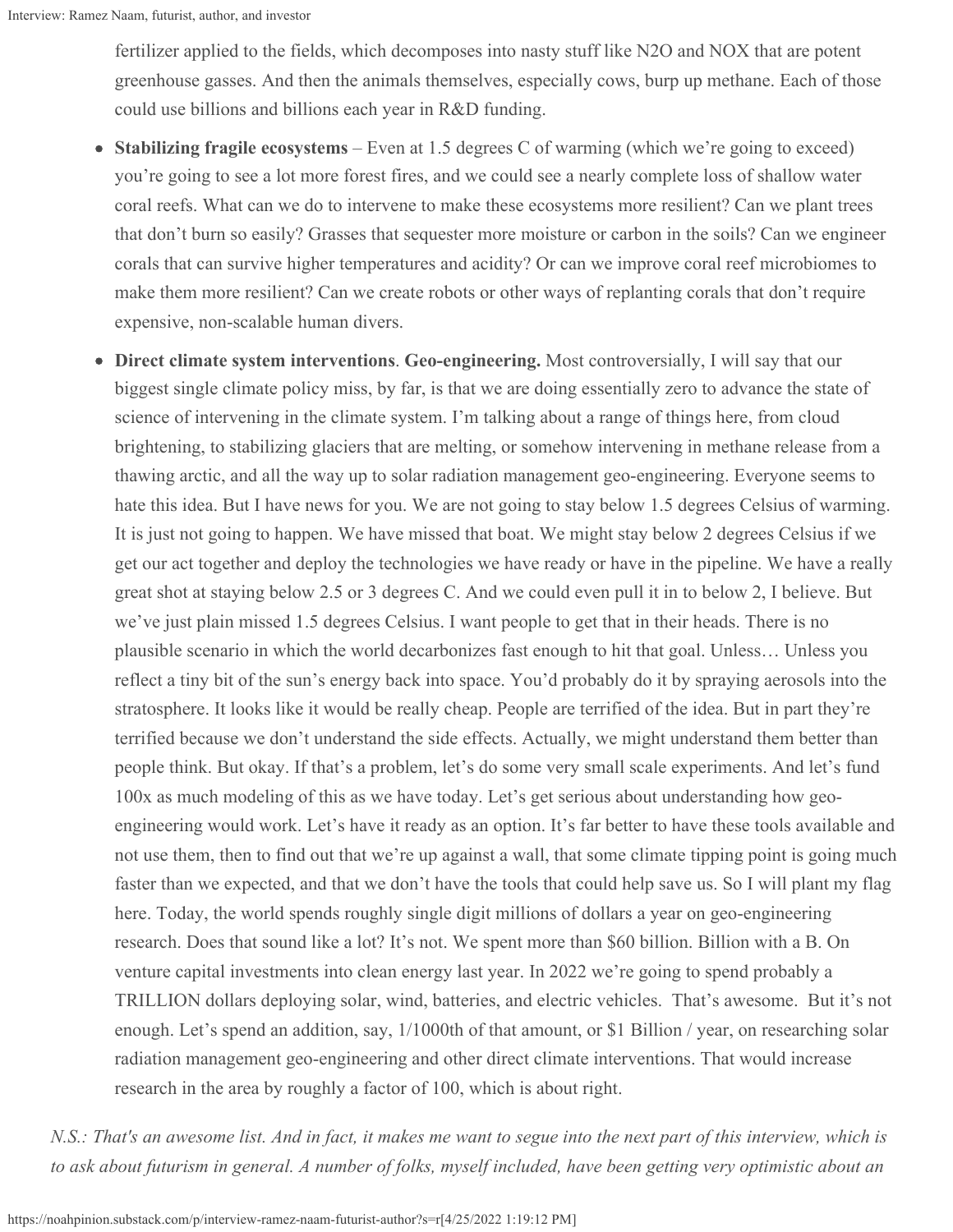## *acceleration in technological progress this decade. Do you agree with this general optimism, and if so, why?*

R.N.: That's an interesting question. Well, I think I'm going to both make you happy and disappoint you.

First, I have been and continue to be an optimist. Over the long run, the world is clearly getting better. On almost any metric you can name, whether it's child poverty, hunger, life expectancy, GDP, education level, fraction of humans living in relative freedom, or something else, the world has broadly improved over the last couple centuries and more. There are bad years and sometimes bad decades, but overall progress has seemed to rebound and continue. Even in environmental metrics, most things (aside from climate change) have been getting better since the 70s, and it looks like we're going to eventually turn the corner on climate.

That's been driven by some fundamental forces. First, the accumulation of knowledge, embodied as technology. As I argued in *The Infinite Resource*, knowledge is just a positive sum resource, continually accumulating, nonrivalrous, and able to substitute for or multiply the value of labor, land, materials, energy, or just about any other resource. Second, the increasing ability to collaborate and communicate, and the creation of new more powerful tools to augment our individual and collective intelligence has continually increased our problem solving abilities. Third, the general spread of markets has led to more competition between and recombination of ideas, and more incentives to employ human labor and mental power towards solving problems others care about. And finally, rising human rights, declining human poverty, increased freedom around the world, greater equality for women and minorities, and the like has increased the fraction of human capital we're tapping into.

All of these forces continue to make the world better.

Now, this has been a shitty decade or two on multiple of these fronts, to be honest. The spread of freedom, in particular, seems to have stalled. Poverty declines and hunger declines don't seem to be happening as quickly as they once did. Life expectancy in the US has been stagnating and even declined recently (even pre-covid). Totalitarian states have found ways to employ the technologies of mass communication to control people. Even in free nations, mass communication technologies, which I thought would be nearly universally positive, have been utilized (intentionally or unintentionally) to foment distrust and division. There are some scary signs out there.

Even so, I'm generally an optimist.

But do I think this coming decade is special, or that we're going to see a sudden burst of more rapid improvement?

No, not particularly.

In fact, I think many of the purely technical challenges we're coming up against are much more daunting than techno-optimists (which I generally consider myself to be) broadly acknowledge.

In particular, everything about biology is just really, really hard. In 2003, I was writing my first book, *More Than*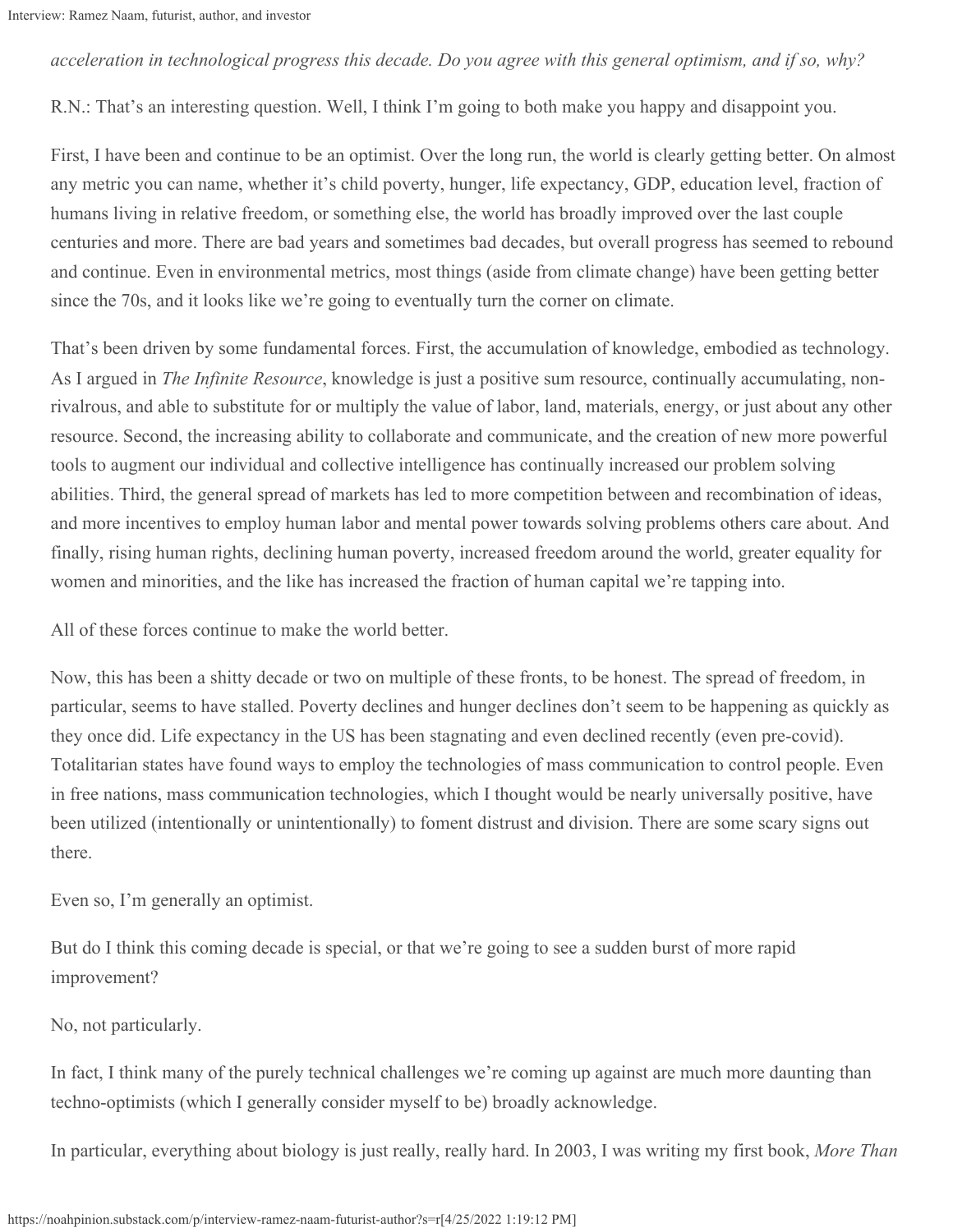*Human*, and was writing about life extension technologies, gene therapies and gene editing of both adults and children, human augmentation tech, brain augmentation and neural interfaces. And guess what? All of it has gone much, much more slowly than I forecast then.

As forecasters, it's absolutely essential that we actually look at what we predicted and see what we got right and got wrong. On energy, I've gotten a lot right. I've been one of the most accurate forecasters out there. I can say that with a straight face. My models of the improvement of technologies like solar and batteries have simply been shown, time and again, to be far more accurate than those of the leading energy forecasters like the International Energy Agency, the US Department of Energy, or any of the large energy companies. Some of that was luck. A lot of it was coming from a different field (computer science) and just being able to apply a different mental model, one of exponential technology improvement, to a field that wasn't comfortable with that.

Okay, great, I'll take credit for that.

On human biology, though? On life extension? On brain augmentation? I was wrong. These technologies have not improved quickly. They've fallen short of my expectations. They've fallen short of the expectations of all the transhumanist and extropian and futurist thinkers of the 1990s and 2000s. They've even fallen short of the expectations of the critics of biotechnology who were scared of the ethical

So now when someone talks to me about life extension, or longevity escape velocity, or uploading, or neural interfaces, I take it with a much much larger grain of salt.

We have to face up to phenomena like Eroom's Law. In multiple fields, and particularly in pharma and biology in general, the difficulty of making new discoveries and bringing them to market is rising exponentially. Yes, our tech is getting exponentially better. But the problem is also exponentially harder the deeper you get into it. That's why I argued years ago that The Singularity Is Further Than it Appears.

Now, you asked about this in the context of energy and other tech like that. Okay. We do see progress there. But as a function of time, we're going to see cost declines slow down. The cost of solar electricity dropped by a factor of 5, 6, or 7 over the course of the 2010s. It's not going to do that again over the 2020s. We'll get a factor of 2 or maybe 3 reduction. That's because these things get cheaper as a function of scale, and you have to exponentially increase scale to get each step in cost reduction.

So I guess what I see is a middle path. I think there's every reason to believe that tech is going to keep getting better. And, if we make some decent policy choices (which is not a given) we'll harness that to improve human wellbeing.

But there are also things that are going to get worse. Climate impacts are going to get worse before they get better. We've had just over 1 degree Celsius of warming. We're most likely to get close to 2 degrees Celsius – or perhaps a bit more – before we get this under control. And the pain and cost of climate change rises non-linearly with temperature increase. 2 degrees C is going to be a lot more than twice as costly as 1 degree C. And it's going to bring with it the risk of all sorts of tipping points in the climate system, and all sorts of risk of societal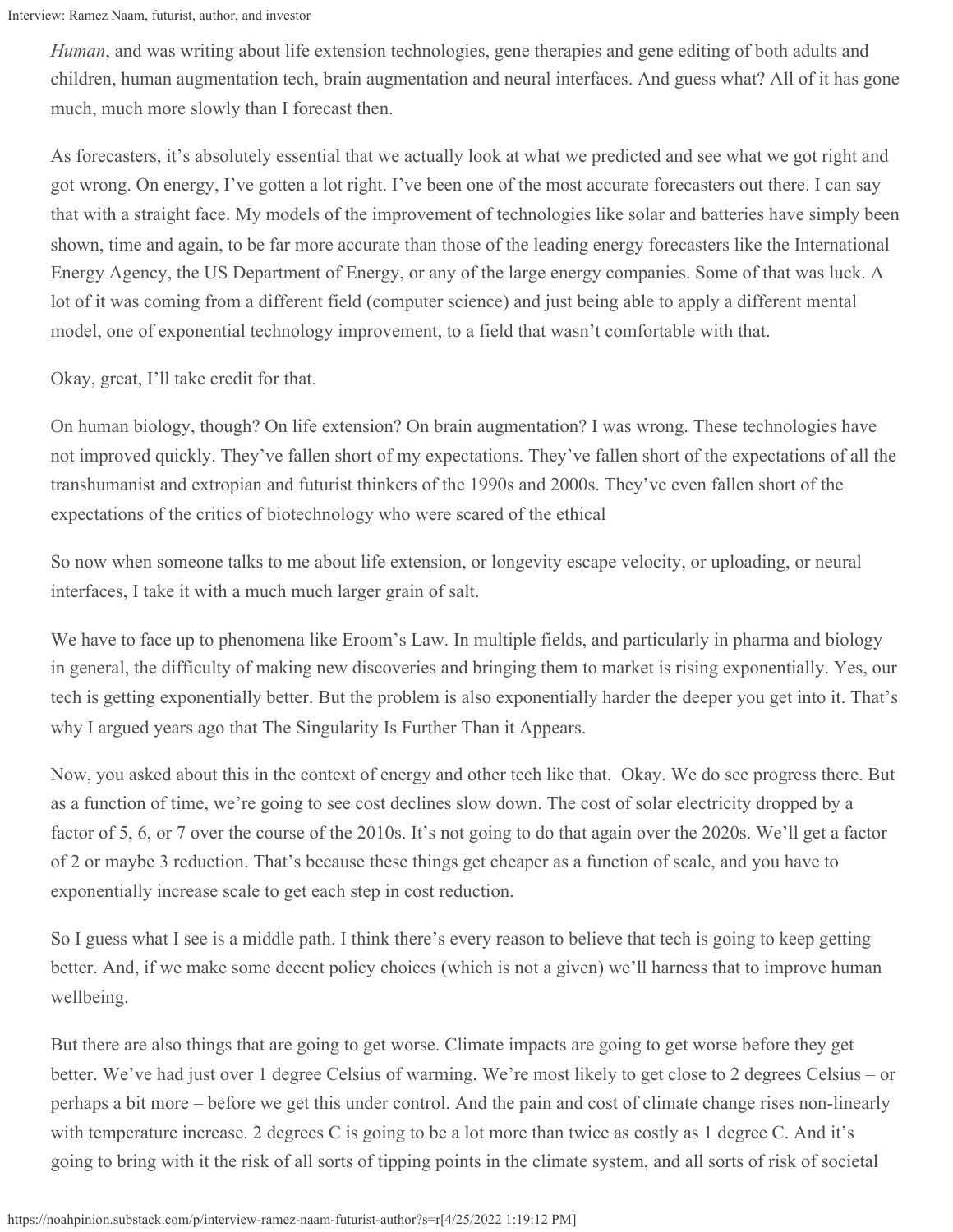```
Interview: Ramez Naam, futurist, author, and investor
```
unrest, low-developed-state failure, civil wars, and political upheavals. That's a little scary.

Add to that our political problems, and then add on the way that biological problems get exponentially harder as you make progress, and we have some significant headwinds to overcome.

I am, in the words of the Extropian philosopher Max More, a "Dynamic Optimist". That means I believe that things will get better. But not because they just magically get better on their own. I believe they're going to get better because we're going to make them better. It takes action. Or perhaps it's better to think of it the way that Bill Gates and Melinda Gates French have talked about – as being "Impatient Optimists" who believe that the world is getting better, but that we have so much more that we could do to make it get better faster.

It's up to us. We can't just be bystanders. If we want a better world, we need to act.

*N.S.: Wow, I ended up being more techno-optimistic than the author of The Infinite Resource! This feels like an accomplishment!*

*OK, but let me push back on your cautions a bit, just for fun. First, on biology. Yes, fantastical technologies like life extension are slow going. But isn't that always how it is in any field of technology? Better engines didn't give us interstellar travel but they did give us cheap air travel. Better computer chips didn't give us mind upload or godline AI, but they did give us smartphones and cloud computing. Don't these more modest marvels still count as rapid progress? In bioscience, we're already seeing mRNA vaccines suddenly attack previously intractable diseases from malaria to cancer. 3D-printed organs seem closer to reality. Genetic engineering seems to be progressing at an astonishing pace since the discovery of Crispr -- I just saw a story about a company making hypoallergenic cats. And so on. Aren't these marvels marvelous enough?*

*And on energy, yes, the pace of cheapening will slow, but isn't that just the beginning of the wave of follow-on innovation? Energy is an input to everything else in our economy, and the last time we got cheaper energy -- the oil boom a century ago -- it transformed our world with cars, air travel, and so on. Won't cheaper energy -- and even more importantly, energy portability via batteries -- change our world simply by enabling things like cheap desalination, ubiquitous long-range drones, battery-powered appliances, and so on?*

R.N.: Well, I want to be clear here. I do believe that the most likely path for the world is one of rising material abundance. I believe we're going to continue to reduce poverty worldwide, to increase access to information, to reduce hunger, to increase access to fresh water, education, life-saving drugs, good roads and transportation options, more physical living space, heating and cooling, all of that. I also believe that – *most likely* – we'll reverse this trend of stalling or even falling democracy, and we'll return to a path of humanity become mostly more free over time.

That's my default, based on both technology trends and the last 150+ years of human progress (or even hundreds or thousands of years of human progress, depending on how you measure it).

But I think there is also an underestimation of risks and barriers, and some irrational exuberance about some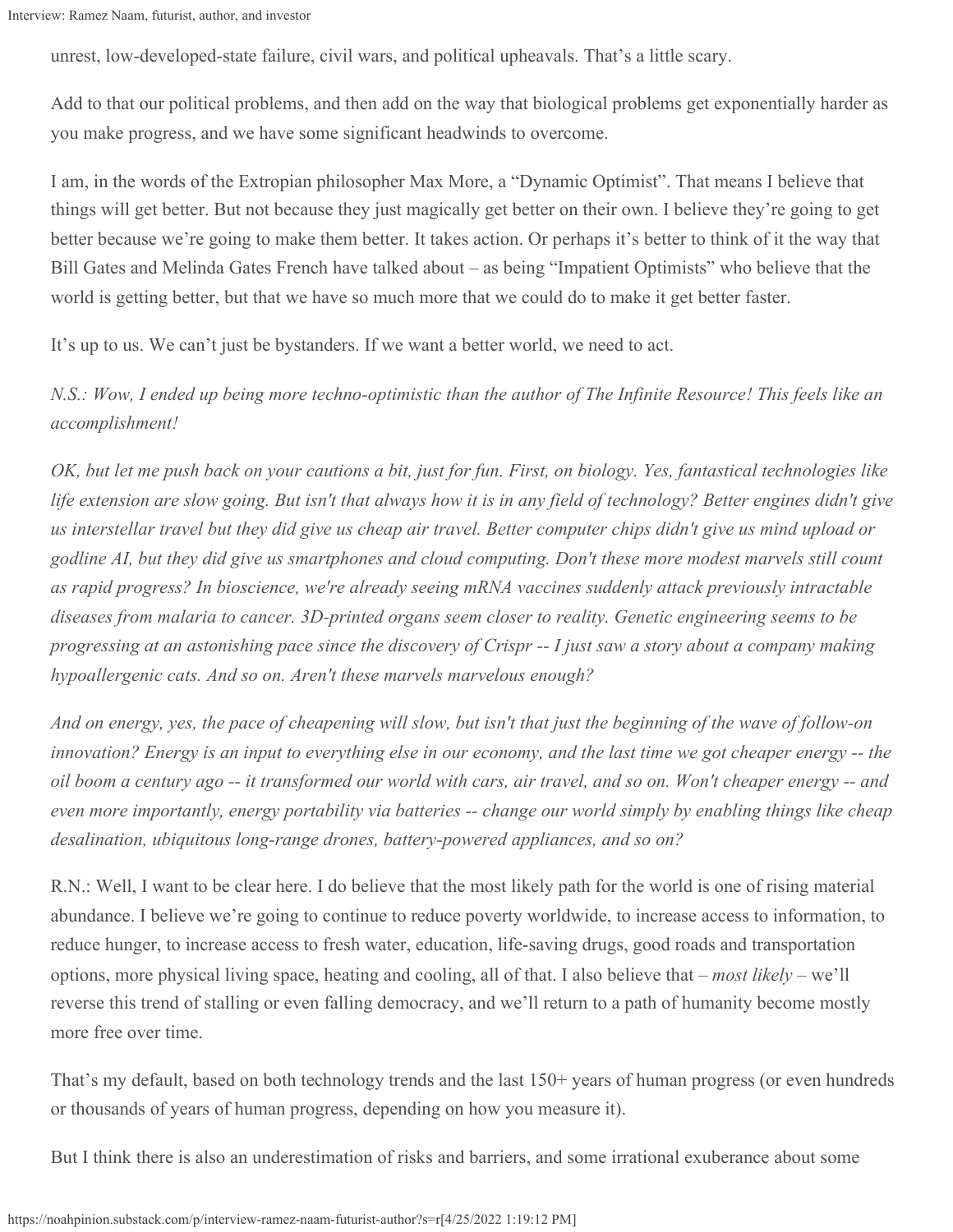technologies.

Some of the areas I think are overly hyped include:

- **Space**. The prospect of self-sufficient colonies in space any time this century seems dim. Not because we can't develop the technology to do it, but because the incentives to do this are extremely minimal. Remember that both the moon and Mars make Antarctica look like a balmy, lush, easy-to-survive paradise. And our "colonies" on Antarctica are really just government-funded research labs. Will we build a moon base or even a Mars base? Sure, why not. But the idea that these will be self-sufficient colonies any time soon seems pretty far fetched to me.
- **Human biology, and especially "life extension".** In medicine, we're doing amazing things. Yet  $\bullet$ progress is more difficult with each increment. 3D printed organs would be awesome. They will also add a lot more to average quality of life than stopping smoking. Will we totally cure cancer? Maybe eventually. But certainly not this decade. And even if we did, how much would it add to life expectancy? About 3 years in the US. Globally, life expectancy rose by more than 30 years in the 20th century. Sanitation does more for life expectancy than high tech medicine.
- How about **energy**? This is my top area of focus for the last decade. And we can see that wholesale power from solar and wind is plunging in cost. EVs will be cheaper than fossil fuel cars this decade. Yet the total cost of electricity isn't dropping. In the US, even as the cost of generating electricity has dropped, the cost of *delivering* energy (transmission and distribution) has gone up. And while solar and wind are getting dang cheap, we also need storage technologies – beyond even batteries – to provide power for the hours of the year when you don't have solar and wind, and where hours of batteries aren't enough. We also need to massively build out the grid. And we need to overcome NIMBY to do this. So there are headwinds.

None of this makes me a pessimist about the future. I think the future is better than the past. But I am a skeptic of the narrative that overall progress (as measured in quality of life of the median human) is really rapidly accelerating. I'm definitely a skeptic of the narrative of a rapid take-off of some sort. The world will likely continue to improve, but I don't see much evidence that the pace of improvement in the 2020s will be substantially faster than the pace of improvement in the 2010s. Could it be? Yes, it could be. But it could also be slower in terms of actual benefits delivered to people.

*N.S.: OK so, last question. A lot of smart people out there want to get involved -- to build the future, instead of just reading about it and hoping for it. What should they be doing now? What are the actions they should be taking?*

R.N.: This is maybe the most important question of this whole interview. And the answers are multiple.

At a technical level: Get involved. If you have professional skills, how do you deploy them? Do you work on optimizing ad clicks? On marketing consumer products? On fossil fuel production? Can you deploy those same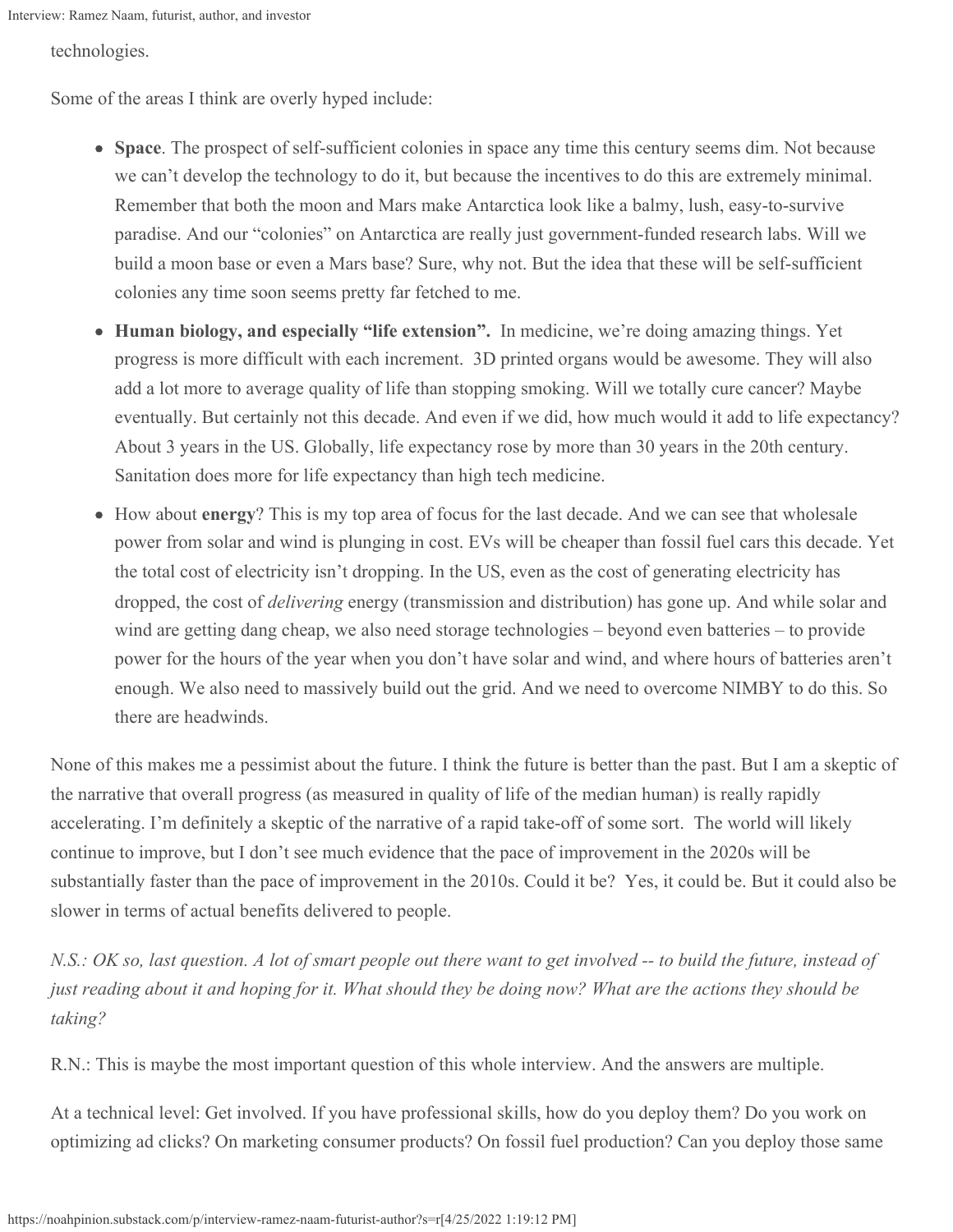professional skills to working on clean energy or climate, or computing advances that can accelerate progress, or helping craft business models or marketing plans for products that improve humanity?

On a civil level: Can you help cut through the hyper-polarization that exists? Can you reach out to people with differing opinions, learn how they think, and help persuade them to see the other side? Can you help elect leaders that move us forward instead of backwards? Can you criticize the worst ideas *on your own political side.* If you're a conservative, can you stand up for democracy? If you're a liberal, can you support free speech on campus and in the private sector? Can you help overcome NIMBY?

On a social level: Can you help cut through the heavy marketing of outrage and fear that media use to get clicks? Can you calm the discourse down? Can you help overcome "if it bleeds, it leads" in news media? And maybe most importantly, can you help spread this notion of dynamic optimism, showing people how the world is getting better in so many ways, and inspiring them to take action – whatever action they can – to continue to make it better?

I'm sure there are other ways, but these are the ones I think about.

Thanks for a great interview, Noah. Always a pleasure.

|                      | Type your email                                                                                                                            |
|----------------------|--------------------------------------------------------------------------------------------------------------------------------------------|
|                      |                                                                                                                                            |
|                      | Share                                                                                                                                      |
| Comment              | 45                                                                                                                                         |
| Share                | Share                                                                                                                                      |
|                      |                                                                                                                                            |
|                      |                                                                                                                                            |
| Michael Haley Apr 23 | Liked by Noah Smith<br>great interview, he explains things really well, I have read some articles about natural gas/Russia but they didn't |